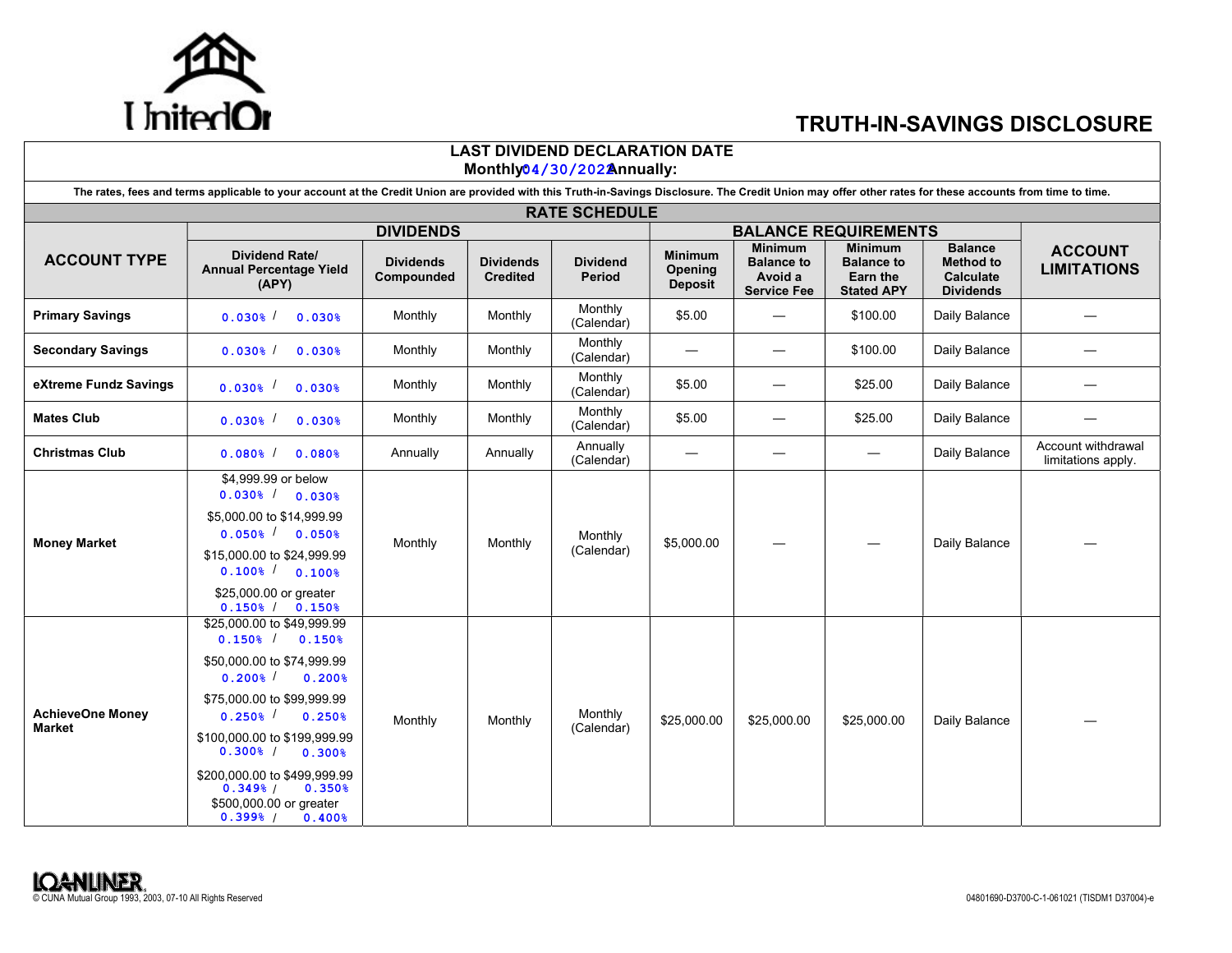|                                                                                                                                 | <b>DIVIDENDS</b>                                                                                                                                |                                 |                                     |                               | <b>BALANCE REQUIREMENTS</b>                 |                                                                      |                                                                      |                                                                            |                                      |
|---------------------------------------------------------------------------------------------------------------------------------|-------------------------------------------------------------------------------------------------------------------------------------------------|---------------------------------|-------------------------------------|-------------------------------|---------------------------------------------|----------------------------------------------------------------------|----------------------------------------------------------------------|----------------------------------------------------------------------------|--------------------------------------|
| <b>ACCOUNT TYPE</b>                                                                                                             | <b>Dividend Rate/</b><br><b>Annual Percentage Yield</b><br>(APY)                                                                                | <b>Dividends</b><br>Compounded  | <b>Dividends</b><br><b>Credited</b> | <b>Dividend</b><br>Period     | <b>Minimum</b><br>Opening<br><b>Deposit</b> | <b>Minimum</b><br><b>Balance to</b><br>Avoid a<br><b>Service Fee</b> | <b>Minimum</b><br><b>Balance to</b><br>Earn the<br><b>Stated APY</b> | <b>Balance</b><br><b>Method to</b><br><b>Calculate</b><br><b>Dividends</b> | <b>ACCOUNT</b><br><b>LIMITATIONS</b> |
| <b>IRA Savings</b>                                                                                                              | 0.030%<br>$0.030$ <sup>\$</sup>                                                                                                                 | Monthly                         | Monthly                             | Monthly<br>(Calendar)         | \$5.00                                      |                                                                      | \$25.00                                                              | Daily Balance                                                              |                                      |
| <b>Dividend Checking</b>                                                                                                        | \$1,000.00 to \$2,499.99<br>$0.050$ <sup>%</sup> / $0.050$ <sup>%</sup><br>\$2,500.00 or greater<br>$0.100$ <sup>%</sup> / $0.100$ <sup>%</sup> | Monthly                         | Monthly                             | Monthly<br>(Calendar)         | \$25.00                                     | \$1,000.00                                                           | \$1,000.00                                                           | Daily Balance                                                              |                                      |
| Checking                                                                                                                        | $\overline{\phantom{m}}$                                                                                                                        | $\hspace{0.1mm}-\hspace{0.1mm}$ |                                     |                               | \$25.00                                     | \$500.00                                                             |                                                                      | $\hspace{0.1mm}-\hspace{0.1mm}$                                            |                                      |
| eXtreme Fundz<br>Checking                                                                                                       |                                                                                                                                                 |                                 |                                     |                               | \$25.00                                     |                                                                      |                                                                      |                                                                            |                                      |
| <b>EasyOne Checking</b>                                                                                                         |                                                                                                                                                 | —                               |                                     | $\overbrace{\phantom{13333}}$ | \$25.00                                     |                                                                      |                                                                      |                                                                            | <b>Account limitations</b><br>apply. |
| <b>Kasasa Saver</b><br><b>Qualifications Met</b><br>(See Section 2)<br><b>Qualifications Not Met</b><br>(See Section 2)         | \$0.00 to \$25,000.00<br>$0.499$ <sup>6</sup><br>0.500%<br>\$25,000.01 or greater<br>$0.100$ <sup>8</sup><br>0.100%<br>0.030%<br>0.030%         | Monthly                         | Monthly                             | Monthly<br>(Calendar)         | —                                           |                                                                      |                                                                      | Daily Balance                                                              |                                      |
| <b>Kasasa Cash Checking</b><br><b>Qualifications Met</b><br>(See Section 2)<br><b>Qualifications Not Met</b><br>(See Section 2) | \$0.00 to \$15,000.00<br>$1.982%$ /<br>2.000%<br>\$15,000.01 or greater<br>$0.100$ <sup>8</sup><br>0.100%<br>0.030%<br>0.030%                   | Monthly                         | Monthly                             | Monthly<br>(Calendar)         | —                                           |                                                                      |                                                                      | Daily Balance                                                              |                                      |
| <b>Kasasa Cash Back</b><br>Checking                                                                                             |                                                                                                                                                 |                                 |                                     |                               | —                                           |                                                                      |                                                                      |                                                                            | —                                    |
| <b>Kasasa Tunes Checking</b>                                                                                                    |                                                                                                                                                 |                                 |                                     |                               | $\overline{\phantom{m}}$                    |                                                                      |                                                                      | $\hspace{0.1mm}-\hspace{0.1mm}$                                            | $\overline{\phantom{0}}$             |

## ACCOUNT DISCLOSURES

## Except as specifically described, the following disclosures apply to all of the accounts. All accounts described in this Truth-in-Savings Disclosure are share accounts.

1. RATE INFORMATION — The annual percentage yield is a percentage rate that reflects the total amount of dividends to be paid on an account based on the dividend rate and frequency of compounding for an annual period. For all earning accounts, the dividend rate and annual percentage yield may change at any time as determined by the Credit Union's Board of Directors. The dividend rates and annual percentage yields are the rates and yields as of the last dividend declaration date that is set forth in the Rate Schedule. Money Market, AchieveOne Money Market, and Dividend Checking accounts are tiered rate accounts. The balance ranges and

corresponding dividend rates and annual percentage yields applicable to each tier are disclosed in the Rate Schedule. For tiered accounts, once a particular range is met, the dividend rate and annual percentage yield for that balance range will apply to the full balance of your account. The Kasasa Saver and Kasasa Cash accounts are tiered rate accounts. Please refer to section 2 for additional details about these accounts.

2. KASASA ACCOUNTS — For all Kasasa accounts. you may qualify for monthly rewards if you meet the applicable minimum qualification requirements for monthly qualification cycle. To meet the minimum qualification requirements, you must: 1) make 12 Debit card purchases that post and settle your account; 2) have one ACH debit or credit, direct deposit, or bill payment settle your account; 3) be enrolled to receive estatements. The monthly qualification cycle is defined as one day prior to the first banking day of the current statement cycle through one day prior to the last banking day of the current statement cycle. Account transactions may take one or more business days from the date the transaction was made to post and settle to the account. All transactions must post and settle during the monthly qualification cycle in order to qualify for the account's reward. The following transactions do not count toward earning account rewards: ATM-processed transactions, transfers between accounts, debit purchases processed by merchants and received by our credit union as ATM transactions, PIN-based or signature based transactions, non-retail payment transactions, and purchases made with debit cards not issued by our credit union.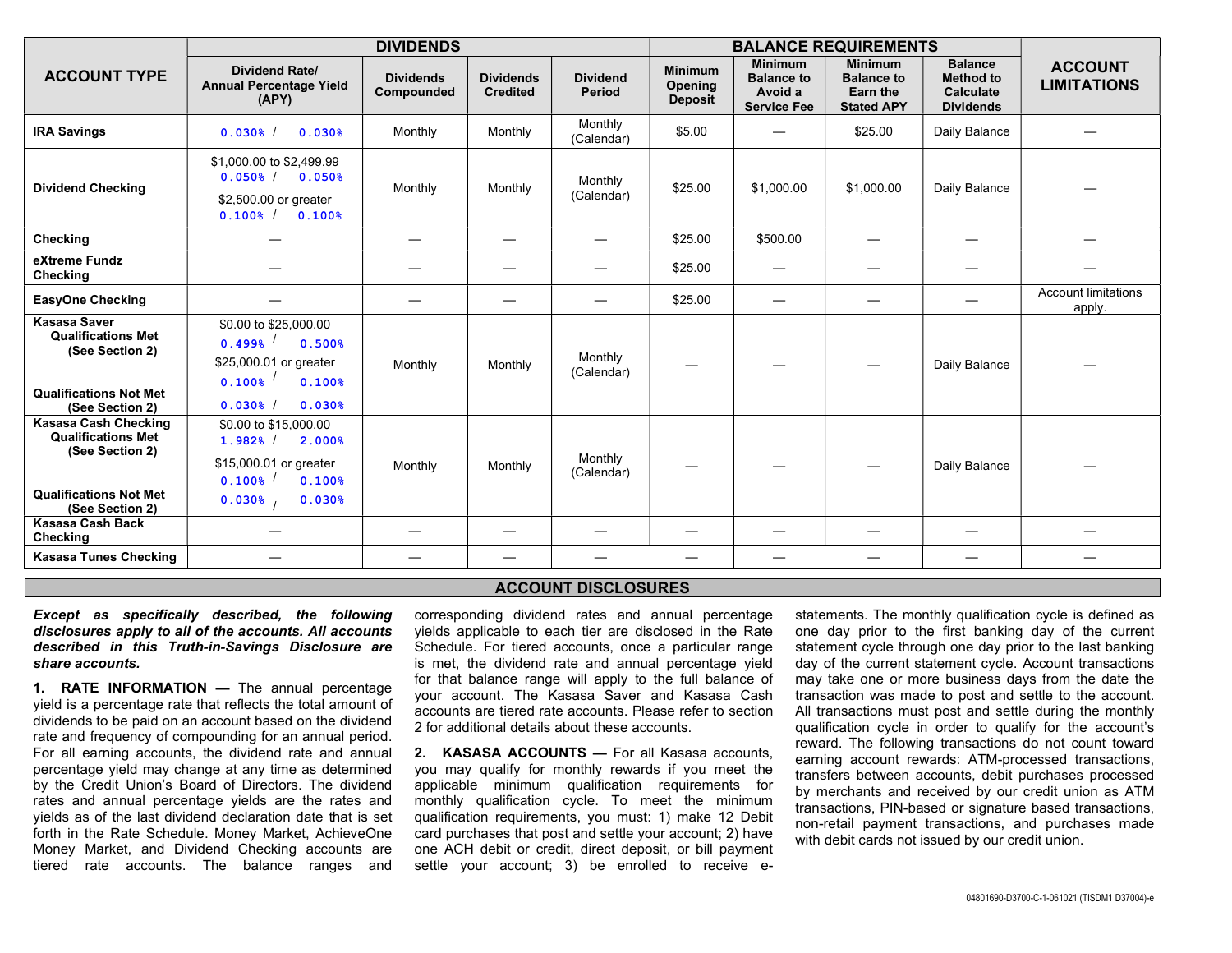Kasasa Saver. The Kasasa Saver account is a tiered rate account and is available only to holders of a Kasasa Cash or Kasasa Cash Back account. If you meet the minimum qualification requirements for your Kasasa Cash or Kasasa Cash Back account during the monthly qualification cycle, the first dividend rate and annual percentage yield listed for this account in the Rate Schedule will apply if your balance is \$25,000.00 and below. The second dividend rate and annual percentage yield listed for this account will apply if your balance is from \$25,000.01 or greater. Each dividend rate will apply only to that portion of the account balance within each balance range. If you do not meet all of the minimum qualification requirements during the monthly qualification cycle for the Kasasa Cash or Kasasa Cash Back account, the third dividend rate and annual percentage yield as listed in the Rate Schedule will apply to the entire balance in your Kasasa Saver account.

Kasasa Cash. The Kasasa Cash account is a tiered rate account. If you meet the minimum qualification requirements during the monthly qualification cycle, the first dividend rate and annual percentage yield listed in the Rate Schedule will apply if your balance from \$15,000.00 and below. The second dividend rate and annual percentage yield listed for this account will apply if your balance is from \$15,000.01 or greater. Each dividend rate will apply only to that portion of the account balance within each balance range. In addition, we will refund up to \$25.00 (max. \$4.99 per single transaction) in ATM fees assessed at nationwide ATMs we do not own or operate. An ATM receipt must be provided for any ATM fee of \$4.99 or greater to receive the refund. ATM refunds will be paid on the last business day of the month. If you have a Kasasa Saver account, dividends earned on the Kasasa Cash account and ATM fees refunded to you will automatically be transferred to your Kasasa Saver account; in that event, dividends will not compound in the Kasasa Cash account. If you do not have a Kasasa Saver account, dividends earned and ATM fees reimbursed will remain in your Kasasa Cash account and dividends will compound in your account as listed in the Rate Schedule. If you do not meet all of the minimum qualification requirements during the monthly qualification cycle, the third dividend rate and annual percentage yield as listed in the Rate Schedule will apply to the entire balance in your Kasasa Cash account and ATM fees will not be refunded to you. One Kasasa Cash account or Kasasa Cash account with Kasasa Saver account is allowed per social security number.

Kasasa Cash Back. For Kasasa Cash Back accounts, you will receive 3.00% cash back on up to \$400.00 in

PIN-based/signature-based debit card purchases that post and settle to your account if you meet the minimum qualification requirements during the monthly qualification cycle. A maximum of \$12.00 cash back may be earned per monthly qualification cycle. In addition, we will refund up to \$25.00 (max. \$4.99 per single transaction) in ATM fees assessed at nationwide ATMs we do not own or operate. An ATM receipt must be provided for any ATM fee of \$4.99 or greater to receive the refund. ATM refunds will be paid on the last business day of the month. If you have a Kasasa Saver account, cash back earned on your Kasasa Cash Back account and ATM fees refunded to you will be deposited directly into your Kasasa Saver account. If you do not have a Kasasa Saver account, cash back earned and fees refunded will remain in your Kasasa Cash Back account. If you do not meet all of the minimum qualification requirements during the monthly qualification cycle, you will not earn a cash back reward and ATM fees will not be refunded to you. One Kasasa Cash Back account or Kasasa Cash Back account with Kasasa Saver account is allowed per social security number.

Kasasa Tunes. For Kasasa Tunes accounts, you will receive \$30.00 in initial iTunes®, GooglePlay®, or Amazon.com® credit for purchases posted and settled to your account within the first 60 days of opening your account. Also, for each monthly qualification cycle, you will also receive up to \$15.00 in iTunes, GooglePlay®, or Amazon.com credit for purchases posted and settled to your account during the qualification cycle when you meet all of the minimum qualification requirements. In addition, we will refund up to \$25.00(max. \$4.99 per single transaction) in ATM fees assessed at domestic ATMs we do not own or operate. If you do not meet all of the minimum qualification requirements during the monthly qualification cycle, you will not receive the iTunes, GooglePlay®, or Amazon.com credit and ATM fees will not be refunded to you. The iTunes, GooglePlay®, and Amazon.com credits will expire after 30 days. However, for the \$30.00 in initial iTunes, GooglePlay®, or Amazon.com credit, the credit will expire after 60 days.

**3. ROUND UP — If you enroll in the RoundUp product,** each debit card purchase from your associated UnitedOne checking account will be rounded up to the nearest dollar amount. The increased amount from each debit card purchase will then be transferred to your Primary Share at the end of the business day. Enrollment is optional, and you can discontinue the product at any time.

3. NATURE OF DIVIDENDS — Dividends are paid from current income and available earnings after required transfers to reserves at the end of the dividend period.

4. DIVIDEND COMPOUNDING AND CREDITING — The compounding and crediting frequency of dividends and the dividend period applicable to each account are stated in the Rate Schedule. The dividend period is the period of time at the end of which an account earns dividend credit. The dividend period begins on the first calendar day of the period and ends on the last calendar day of the period.

5. ACCRUAL OF DIVIDENDS - For all earning accounts, dividends will begin to accrue on noncash deposits (e.g. checks) on the business day you make the deposit to your account.

6. BALANCE INFORMATION — To open any account, you must deposit or already have on deposit the minimum required share(s) in any account. Some accounts may have additional minimum opening deposit requirements. The minimum balance requirements applicable to each account are set forth in the Rate Schedule. For AchieveOne Money Market, Dividend Checking, and Checking accounts, there is a minimum daily balance required to avoid a service fee for the dividend period. If the minimum daily balance requirement is not met during each day of the dividend period, you will be charged a service fee as stated in the Fee Schedule. For Primary Savings, Secondary Savings, eXtreme Fundz Savings, Mates Club, AchieveOne Money Market, IRA Savings, and Dividend Checking accounts, there is a minimum daily balance required to earn the annual percentage yield disclosed for the dividend period. If the minimum daily balance requirement is not met each day of the period, you will not earn the annual percentage yield stated in the Rate Schedule. For accounts using the daily balance method as stated in the Rate Schedule dividends are calculated by applying a daily periodic rate to the principal in the account each day.

7. ACCOUNT LIMITATIONS - For Christmas Club accounts, the entire balance will be transferred to another account of yours on or after September 30 and the account will remain open. If you withdraw from your Christmas Club account, you will be charged a fee as disclosed in the Fee Schedule. However, no fee will be charged if the withdrawal occurs within seven (7) days of the date the account is opened. For EasyOne Checking accounts, you must be enrolled in e-statements and use one of the following services each calendar month to avoid being charged a fee as disclosed in the fee